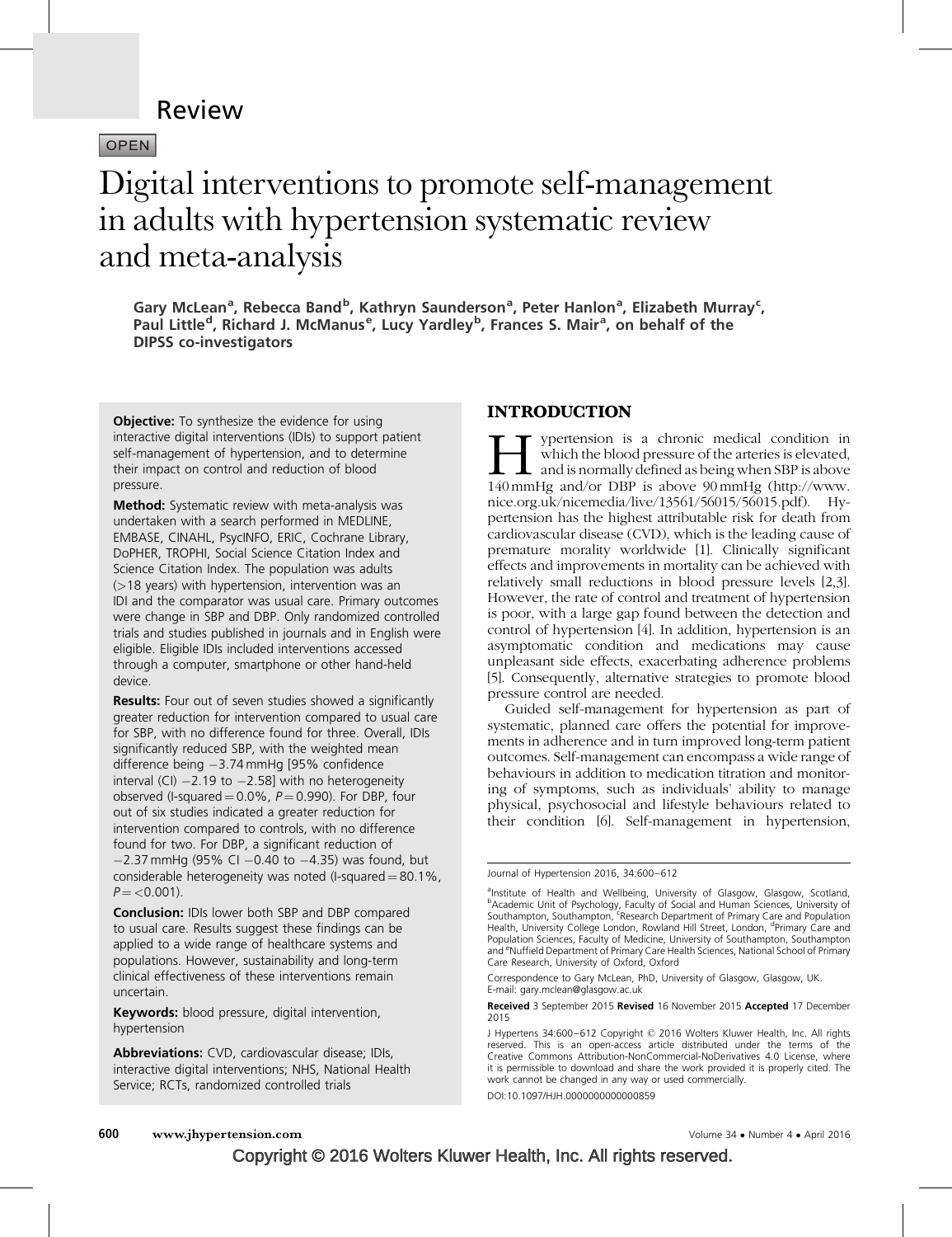including self-titration and behavioural interventions, has been shown to be effective [\[7,8\]](#page-10-0).

Despite evidence of benefits, guided self-management and education in the control of hypertension remain underused [\[9\]](#page-11-0). Interactive digital interventions (IDIs) can play a crucial role in meeting National Health Service (NHS) policy aims to empower patients to self-manage their long-term conditions, providing patients with better access to personalized information and support for active involvement in treatment, as well as producing significant savings in treatment costs. They are web-based packages delivered by computer or phone that can combine health information with decision support and help inform behaviour change in patients. IDIs can potentially improve the efficiency of healthcare by automating routine aspects of patient education, monitoring and support, whilst improving services by giving patients convenient 24-h access to detailed, personalized feedback and allowing health professionals to remotely monitor patient status [\[10,11\]](#page-11-0). There is clear evidence that well designed IDIs can effectively change patient health-related behaviour, improve patient knowledge and confidence for self-management of health and lead to better health outcomes [\[12,13\]](#page-11-0). A recent systematic review and meta-analysis on the impact of digital interventions on CVD outcomes found that IDIs significantly reduced CVD outcomes, weight and BMI, but not blood pressure [\[14\]](#page-11-0).

Therefore, there is growing interest in the potential of the internet and other digital media as a medium to deliver more tailored, relevant self-management support, while maintaining cost-effectiveness, in support of those with hypertension. There have been a number of reviews which have examined the impact of self-monitoring in adults with hypertension [\[15–17\]](#page-11-0) while Liu et al. [\[18\]](#page-11-0) assessed the impact of the internet on blood pressure control assessing both RCTs and case-control studies. However, we are not aware of any reviews which focus on RCTs for self-management IDIs in those with hypertension and compare with usual care only. Therefore this systematic review aims to synthesize the evidence for using IDIs to support patient self-management of hypertension, and determine their impact on control and reduction of blood pressure, other clinical outcomes, quality of life, medication adherence and economic benefits.

### METHODS

### Design: systematic review and meta-analysis

A registered protocol (PROSPERO CRD42013004773) guided the conduct of this review [\[19\]](#page-11-0), which we reported in adherence to the Preferred Reporting Items for Systematic Reviews and Meta-analyses (PRISMA) Statement [\[20\].](#page-11-0)

### Eligibility criteria

Inclusion criteria were based on the PICOS acronym ([http://library.med.nyu.edu/library/instruction/handouts/](http://library.med.nyu.edu/library/instruction/handouts/pdf/picohandout.pdf) [pdf/picohandout.pdf\)](http://library.med.nyu.edu/library/instruction/handouts/pdf/picohandout.pdf)]: the population was adults (18 years and over) with hypertension (as defined by the primary authors); the intervention was an IDI (as defined below); the comparator was usual care; outcomes must include objectively measured change in blood pressure (SBP or DBP); only randomized controlled trials (RCTs) were

included as they present the strongest level of evidence; we only considered studies published in journals and in English as evidence suggests that limiting studies in this way does not introduce significant bias [\[21\]](#page-11-0).

For the purpose of this review, the term IDI will include any intervention accessed through a computer (work or home), or smartphone, or other hand-held device, and include web-based programs, desktop computer programs or apps that provide self-management information and can be used on or offline. The intervention must function without the need for directive input from a health professional. They must also be 'interactive', which we define as requiring contributions from program users (e.g. entering personal data, making choices), which alter pathways within programs to produce tailored material and feedback that is personally relevant to users.

### Information sources and search strategy

Searches were undertaken by a professional systematic review company – the York Health Economic Consortium ([http://www.yhec.co.uk/.\)](http://www.yhec.co.uk/). The strategies were informed by the intervention search terms used in a previous systematic review conducted by the team on digital asthma self-management interventions [\[22\]](#page-11-0). The search strategy combined three concepts and a study type filter for RCTs:

- 1. Hypertension (lines 1–11 of search strategy)
- 2. Digital interventions (lines 12–71)
- 3. RCTs (lines 73–80)

The following databases were searched: MEDLINE, EMBASE, CINAHL, PsycINFO, ERIC, Cochrane Library (including CDSR, DARE, Central, NHS EED and HTA databases), DoPHER and TROPHI (both produced by the EPPI Centre), Social Science Citation Index and Science Citation Index. These databases were searched using a combination of subject headings when available (such as MeSH) and words in the title and abstracts.

The search was complemented by contacting experts in the topic under review, and by carrying out citation searches for articles which cite individual studies that are included in the review [\[23\]](#page-11-0).

### Study selection

All abstracts identified from the search were downloaded following de-duplication into the Distiller software program [\[24\]](#page-11-0). Abstracts and full papers that met the inclusion criteria were screened by two reviewers working independently. Inter-reviewer disagreements were resolved by seeking consensus between the reviewers or, if this was not possible, the decision was referred to the steering group. Outcome measures are listed in Table 1 with the primary outcomes being changes in mean SBP and DBP, and quality-of-life indicators.

### Data extraction

We used online data collection forms using Distiller SR software. Data were extracted on study details (country of origin, inclusion/exclusion criteria, number of participants), participant details (mean age, % male, ethnicity,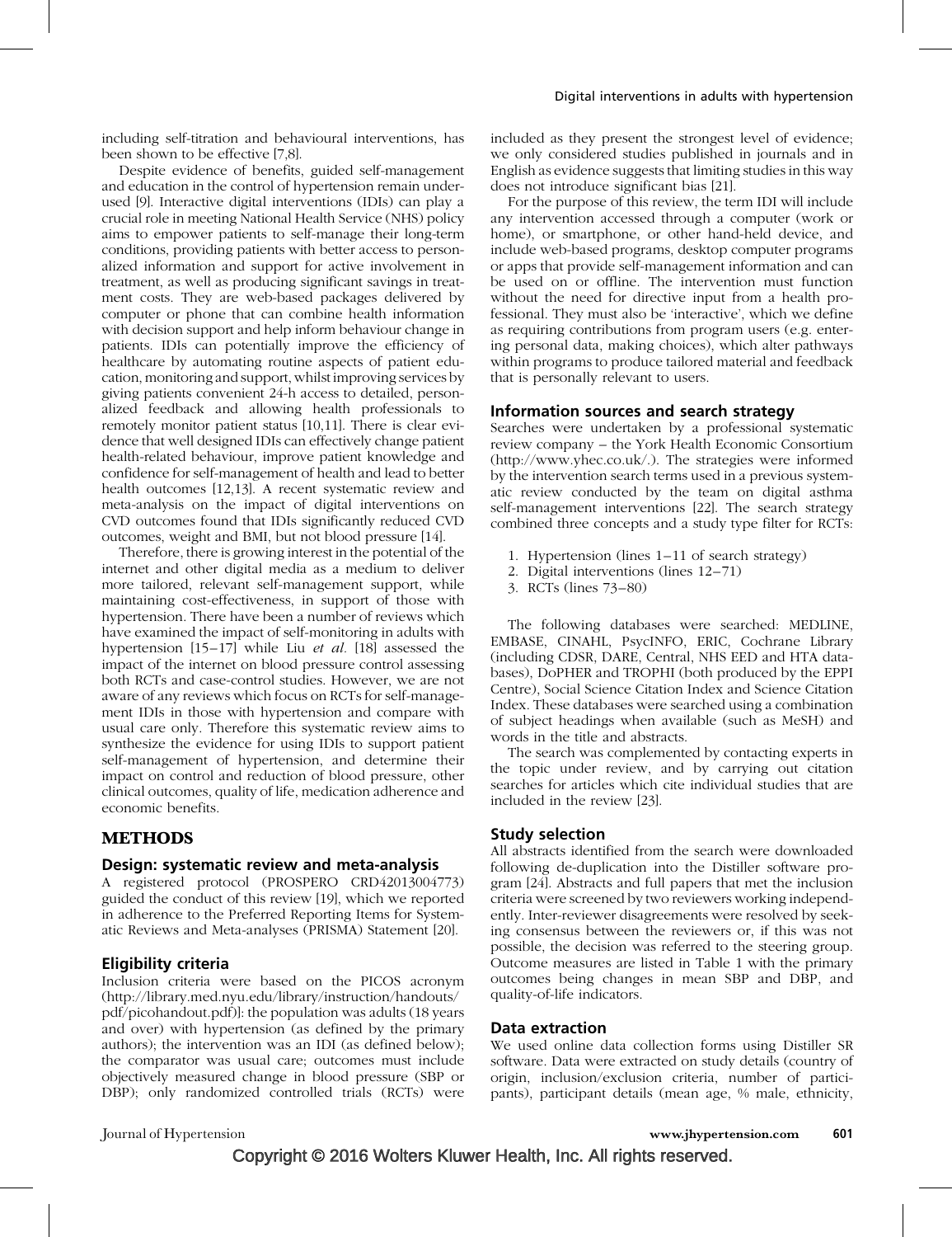### McLean et al.

### TABLE 1. Types of outcome measures

| <b>Outcome measure</b><br>description | Primary<br>outcome         | Secondary<br>outcome       |
|---------------------------------------|----------------------------|----------------------------|
| Clinical                              | Mean SBP and DBP           |                            |
| Clinical                              | Quality-of-life indicators |                            |
| Cognitive                             |                            | Self-efficacy              |
| Behavioural                           |                            | Medication adherence       |
| Behavioural                           |                            | Dietary change             |
| <b>Behavioural</b>                    |                            | Physical activity          |
| Affective                             |                            | Depression                 |
| Affective                             |                            | Anxiety                    |
| Affective                             |                            | Emotional well being       |
| Affective                             |                            | Satisfaction with care     |
| Economic                              |                            | Health service utilisation |
| Economic                              |                            | Costs of intervention      |

socio-economic, smoking and comorbidities), intervention details (description, theoretical basis, setting, duration, intensity and format) and outcomes including mean change in SBP and DBP, any other clinical outcome changes, behavioural (medication adherence, dietary change, levels of physical change), cognitive (knowledge of condition, satisfaction with care), affective (change in depressive or anxiety levels) and economic (cost-effectiveness).

### Assessment of methodological quality

Risk of bias was assessed in each of the included studies by the two researchers working independently using the Cochrane collaboration tool for assessing bias for guidance [\[25\].](#page-11-0) Methods of allocation concealment, randomization procedure, dropout rate and whether there was evidence of selective outcome reporting were assessed.

### Analysis

### Analysis of interventions

Meta-analysis was based on guidelines from the Cochrane Handbook for Systematic Reviews of Interventions [\[26\].](#page-11-0) Potential publication bias was assessed by using a funnel plot and Egger's test [\[27\]](#page-11-0). We used a random-effects model for the meta-analysis of the difference in mean change in mmHg for SBP and DBP and kilogram for weight. A random-effect model was used due to the wide variation of the included studies both in terms of the population characteristics (age, sex), and also mean SBP and DBP levels at baseline. When SD of the change was not reported, we estimated the SD using confidence intervals (CIs) or p-scores. We divided studies into two groups – those that contained self-monitoring of blood pressure and those that did not – and reported for both groups and overall. Heterogeneity statistics were assessed by the Q statistic and I-squared statistics [\[28\].](#page-11-0)

### **RESULTS**

Our search identified 5606 papers; after abstract screening there were 164 papers for full paper review. Eight papers from seven interventions met our criteria and were included (Fig. 1).

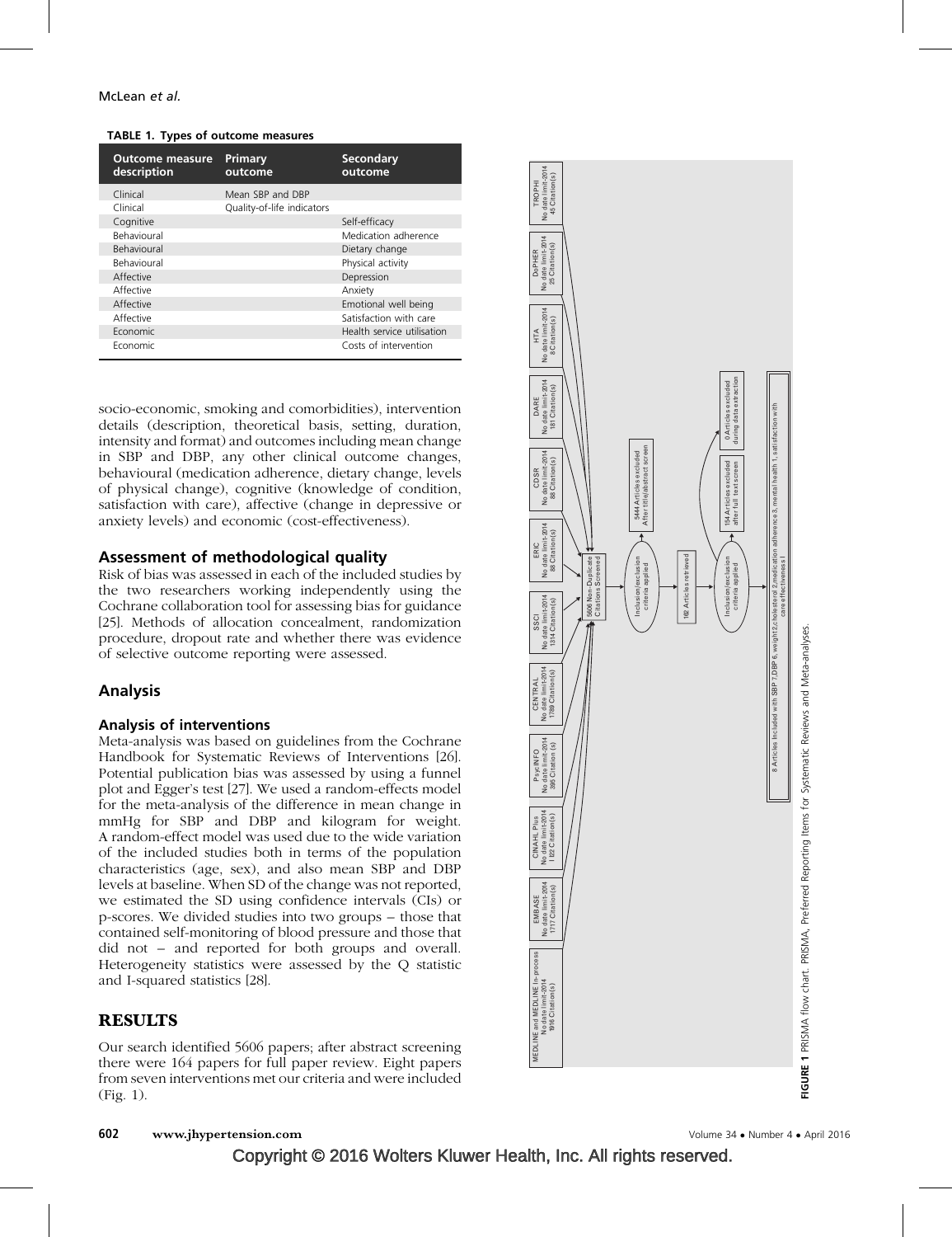### Description of included studies

The seven studies included a total of 1259 participants, with a range of 35–387 participants per study (Table 1). Three studies had been undertaken in the United States [\[29–32\],](#page-11-0) and one each in Korea [\[33\],](#page-11-0) Honduras and Mexico [\[34\],](#page-11-0) Canada [\[35\]](#page-11-0), and Finland [\[36\]](#page-11-0). The studies varied considerably in the nature and delivery of the intervention, the study population and the outcome measures used.

### Description of interventions

A summary of the key components of the interventions are given in Table 2.

### Aim of intervention

Five of the interventions had reducing blood pressure as a main objective. For Bennett et al. [\[29\]](#page-11-0), the main objective was weight loss, but blood pressure was included as a secondary objective. In the study by Orsma et al. [\[36\]](#page-11-0), the main focus was to improve self-management and health status in patients with type 2 diabetes, but improvements in blood pressure were also included as a primary aim.

### Format and delivery

Mobile phone was the most common mode of delivery in the studies conducted by Yoo et al. [\[33\],](#page-11-0) Piette et al. [\[34\]](#page-11-0) and Orsma et al. [\[36\]](#page-11-0). Watson et al. [\[32\]](#page-11-0) used a website in which participants after uploading blood pressure readings through a communications device by phone could view trends and read automated rules-based messages. Nolan et al. [\[35\]](#page-11-0) used a series of e-mails to deliver their intervention, whereas Bennett et al. [\[29\]](#page-11-0) offered the choice to participants of using either the study website or an interactive voice response system to monitor their progress. Friedman et al. [\[31\]](#page-11-0) used a telephone linked computer system which spoke to patients over the telephone using computer-controlled speech. The patients communicated using the touch-tone keypad on their telephones.

### Education

All of the studies provided additional education via the intervention. This was poorly described in some and ranged from providing tailored behavioural skills training materials, including tailored information on community resources (e.g. public parks, walking groups and farmers' markets) and distributing a walking kit to a simple menu that linked to educational material and self-help tips for lifestyle change [\[34\].](#page-11-0)

### Additional health professional help available

Three of the studies specified that additional health professional help could be accessed through the intervention if participants required it. Yoo et al. [\[33\]](#page-11-0) allowed physicians to use the intervention website to follow participants' trends in blood glucose levels, blood pressure and body weight changes, and then send individualized recommendations to patients when needed. In the study by Orsma et al., nurses scanned through the status of all intervention patients each week and contacted patients if warranted by their remote data reports. For the study by Bennett et al. [\[29\],](#page-11-0) trained community health educators delivered counselling calls monthly during the first 12 months of intervention and bimonthly during the second year. No difference was found in blood pressure reduction between those offering additional help and those not, for either SBP (additional help  $-3.37$ , 95% CI  $-0.22$  to  $-6.52$  vs. no additional help  $-3.85$ , 95% CI  $-2.08$ to  $-563$ ) or DBP (additional help  $-2.18$ , 95% CI  $-0.45$  to  $-3.91$  vs. no additional help  $-2.58$ , 95% CI 0.95 to  $-6.11$ ) (see supplementary Figs 1 and 2, [http://links.lww.com/](http://links.lww.com/HJH/A580) [HJH/A580](http://links.lww.com/HJH/A580).

### Setting

Five of the studies were set in healthcare settings, ranging from a hospital and community healthcare site to outpatient clinics. One study was based in three worksites and one used a number of community sites.

### Duration and intensity

Only the study by Bennett et al. [\[29\]](#page-11-0) (with a duration of 24 months) lasted longer than 10 months, with the shortest duration being 6 weeks [\[33\].](#page-11-0) No significant difference was found when comparing interventions by duration for SBP (6 months or longer  $-4.35$ , 95% CI  $-2.10$  to  $-6.60$  vs. less than 6 months  $-3.19$ , 95% CI  $-1.07$  to  $-5.32$ ) or DBP (6 months or longer  $-3.16$ , 95% CI  $-0.83$  to  $-6.49$  vs. less than 6 months  $-3.94$ , 95% CI 0.37 to  $-3.35$ ; see supplementary Figs 3 and 4, [http://links.lww.com/HJH/A580\)](http://links.lww.com/HJH/A580). Intensity of intervention ranged from daily use in three studies to weekly use in two studies. Bennett et al. [\[29\]](#page-11-0) had no specific rate of intervention use, whereas Nolan et al. [\[35\]](#page-11-0) reduced intensity of use over the duration of the intervention, from daily in the first month to biweekly in month 2 and weekly in months 3 and 4. No significant difference was found for SBP when comparing those interventions which required daily use  $(-2.73, 95\%)$ CI  $-0.35$  to  $-5.12$ ) vs. other intervention  $(-4.46, 95\%$ CI  $-2.44$  to  $-6.49$ ), but daily use interventions had a significantly lower reduction for DBP (daily use  $-1.29$ , 95% CI  $-0.04$  to  $-2.53$  vs. other interventions  $-3.86$ , 95% CI  $-2.73$  to  $-4.98$ ; see supplementary Figs 5 and 6, [http://](http://links.lww.com/HJH/A580) [links.lww.com/HJH/A580\)](http://links.lww.com/HJH/A580).

### Theoretical basis for intervention included in paper

Three of the studies outlined a theoretical basis for their intervention. Orsma et al. used the Information-Motivation-Behavioral Skills Model [\[37\]](#page-11-0). Nolan et al. [\[35\]](#page-11-0) used Prochaska's trans-theoretical model to assess readiness to change [\[38\]](#page-11-0). Bennett *et al.* [\[29\]](#page-11-0) used theory-based principles from the Harvard Cancer Prevention Project, which developed a conceptual framework that articulates pathways by which social context may influence health behaviours [\[39\]](#page-11-0). No significant difference was found for SBP when comparing those interventions which included a theoretical basis  $(-3.02, 95\% \text{ CI} -0.79 \text{ to } -5.24) \text{ vs. no theoretical}$ basis  $(-4.41, 95\% \text{ CI} -2.26 \text{ to } -5.5)$ , but theoretical basis recorded no reduction for DBP (no theoretical basis 0.90, 95% CI 0.02 to  $-1.82$ ), whereas a significant fall was found for no theoretical basis  $(-3.94, 95\% \text{ CI} - 2.53 \text{ to } -5.36; \text{ see}$ supplementary Figs 7 and 8, [http://links.lww.com/HJH/](http://links.lww.com/HJH/A580) [A580\)](http://links.lww.com/HJH/A580).

Copyright © 2016 Wolters Kluwer Health, Inc. All rights reserved.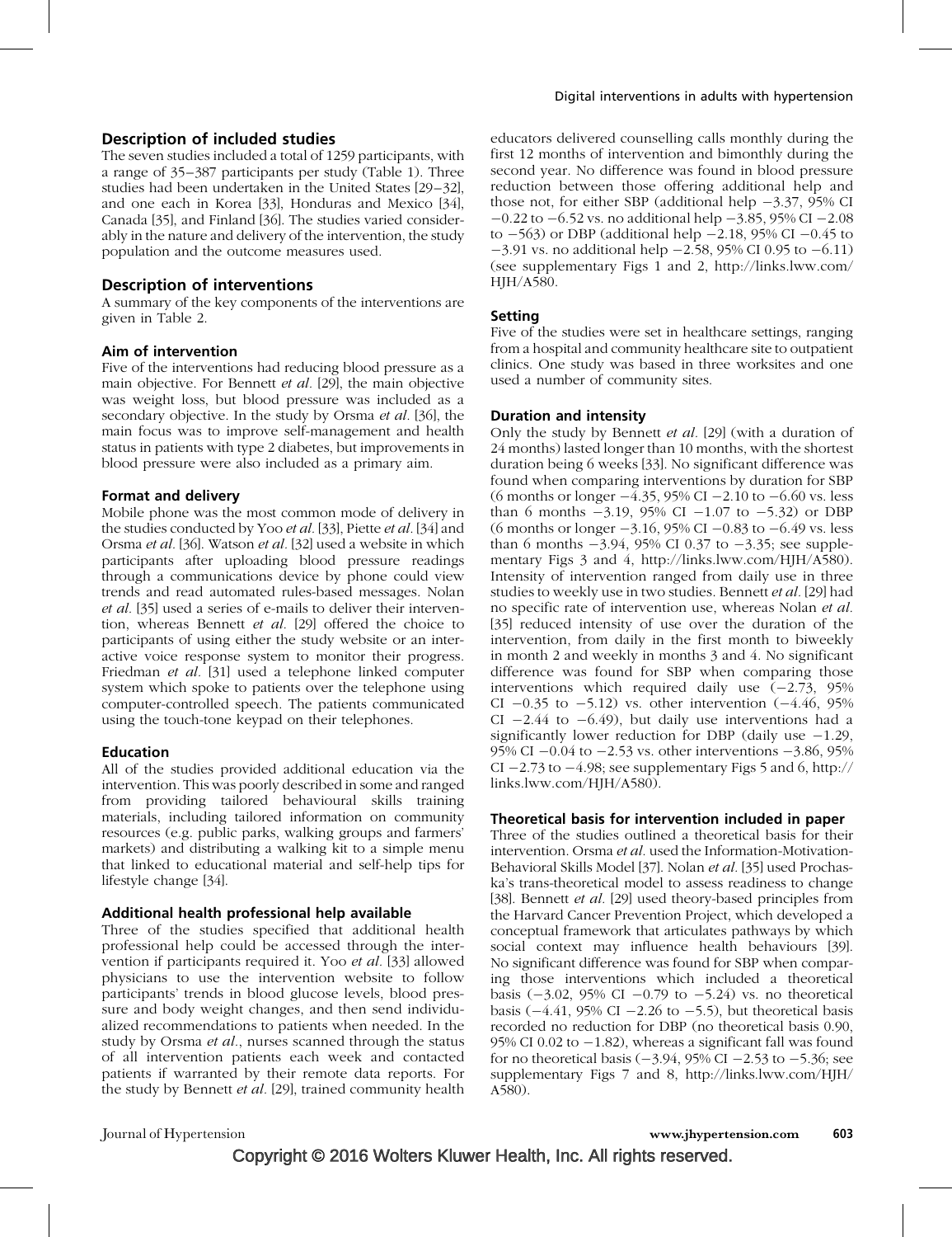|                                              | Main results                     | hypertensive patients recording a<br>reduction for DBP (51.5-26.4).<br>No difference in any decline in<br>greater for DBP (72.2 vs. 45.2)<br>SBP, but sig more intervention<br>above 10 mmHg reduction for<br>intervention and control of %<br>SBP but intervention record<br>recorded above 5 mmHg<br>No sig difference between                                                                     | between intervention and control<br>No significant difference was found<br>DBP with both groups showing a<br>decreased after 3 months in the<br>cholesterol and LDL-cholesterol<br>groups for changes in SBP and<br>intervention group compared<br>significant fall. HbA1c, total<br>levels were significantly<br>with the control group |                                                                                                                                                            | intervention patients at follow-up<br>depressive symptoms ( $P = 0.004$ ),<br>reduction in SBP, reported fewer<br>$(P < 0.0001)$ , better general<br>health $(P < 0.0001)$ and greater<br>satisfaction with care (p £<br>fewer medication problems<br>had a significantly greater<br>Compared with controls,<br>$0.004$ ). |                                                            |
|----------------------------------------------|----------------------------------|------------------------------------------------------------------------------------------------------------------------------------------------------------------------------------------------------------------------------------------------------------------------------------------------------------------------------------------------------------------------------------------------------|------------------------------------------------------------------------------------------------------------------------------------------------------------------------------------------------------------------------------------------------------------------------------------------------------------------------------------------|------------------------------------------------------------------------------------------------------------------------------------------------------------|----------------------------------------------------------------------------------------------------------------------------------------------------------------------------------------------------------------------------------------------------------------------------------------------------------------------------|------------------------------------------------------------|
|                                              | <b>Outcomes</b><br>assessed      | <b>SBP/DBP</b>                                                                                                                                                                                                                                                                                                                                                                                       | SBP, DBP, weight (kg),<br>circumference<br>BMI, waist                                                                                                                                                                                                                                                                                    | HOMA-IR, total HDL-<br>LDL cholesterol,<br>triglyceride,<br>adiponectin, hsCRP,<br>baPWV, HbA1c,<br>Right baPWV, left<br>fasting glucose,<br>interleukin-6 | with care, time since<br>symptoms, number<br>health, satisfaction<br>problems, overall<br>of medication<br>SBP, depressive<br>hypertension<br>discussing                                                                                                                                                                   |                                                            |
|                                              | (SD) at baseline<br>Mean SBP/DBP | $\lessgtr$                                                                                                                                                                                                                                                                                                                                                                                           | $SBPI = 140(18)$                                                                                                                                                                                                                                                                                                                         | $C = 138(18)$<br>$C = 83(10)$<br>$I = 84(10)$<br>DBP                                                                                                       | SBP                                                                                                                                                                                                                                                                                                                        | $C = 150.-(2.7)$<br>$I = 153.2 (2.8)$<br>DBP<br>$\lessgtr$ |
|                                              | $N($ %)<br>Men                   | $\frac{4}{2}$                                                                                                                                                                                                                                                                                                                                                                                        | $I = 30(52.6)$                                                                                                                                                                                                                                                                                                                           | $C = 35(64.8)$                                                                                                                                             | $I = 30(33.7)$                                                                                                                                                                                                                                                                                                             | $C = 29(31.6)$                                             |
|                                              | Ethnicity                        | $\frac{4}{2}$                                                                                                                                                                                                                                                                                                                                                                                        | $\frac{4}{2}$                                                                                                                                                                                                                                                                                                                            |                                                                                                                                                            | ≸                                                                                                                                                                                                                                                                                                                          |                                                            |
|                                              | Mean age<br>(years)              | $\lessgtr$                                                                                                                                                                                                                                                                                                                                                                                           | $I = 57.0$                                                                                                                                                                                                                                                                                                                               | $C = 59.4$                                                                                                                                                 | $I = 58.0$                                                                                                                                                                                                                                                                                                                 | $C = 57.0$                                                 |
|                                              | Population<br>numbers            | Hypertensive = 21,<br>$C = 14$                                                                                                                                                                                                                                                                                                                                                                       | $I = 57$                                                                                                                                                                                                                                                                                                                                 | $C = 54$                                                                                                                                                   | $= 89$                                                                                                                                                                                                                                                                                                                     | $C = 92$                                                   |
| TABLE 2. Population characteristics of study | hypertension<br>Definition of    | apart, or self-reported an<br>more occasions that they<br>hypertension (defined as<br>medication to treat high<br>$(SBP \geq 120$ and/or DBP<br>$\geq 80$ ) on two readings<br>having been told by a<br>taken at least 1 week<br>Eligible participants had<br>raised blood pressure<br>pressure or being on<br>existing diagnosis of<br>physician on two or<br>had elevated blood<br>blood pressure) | by physician at least one<br>Diagnosis of hypertension<br>year previously                                                                                                                                                                                                                                                                |                                                                                                                                                            | SBP >130 mmHg if diabetic<br>or >140 mmHg if non-<br>diabetic                                                                                                                                                                                                                                                              |                                                            |
|                                              | (year) location<br>First author  | Watson <sup>ª</sup> (2012)<br><b>ASU</b>                                                                                                                                                                                                                                                                                                                                                             | Yoo (2009) Korea                                                                                                                                                                                                                                                                                                                         |                                                                                                                                                            | Honduras Mexico<br>Piette (2012)                                                                                                                                                                                                                                                                                           |                                                            |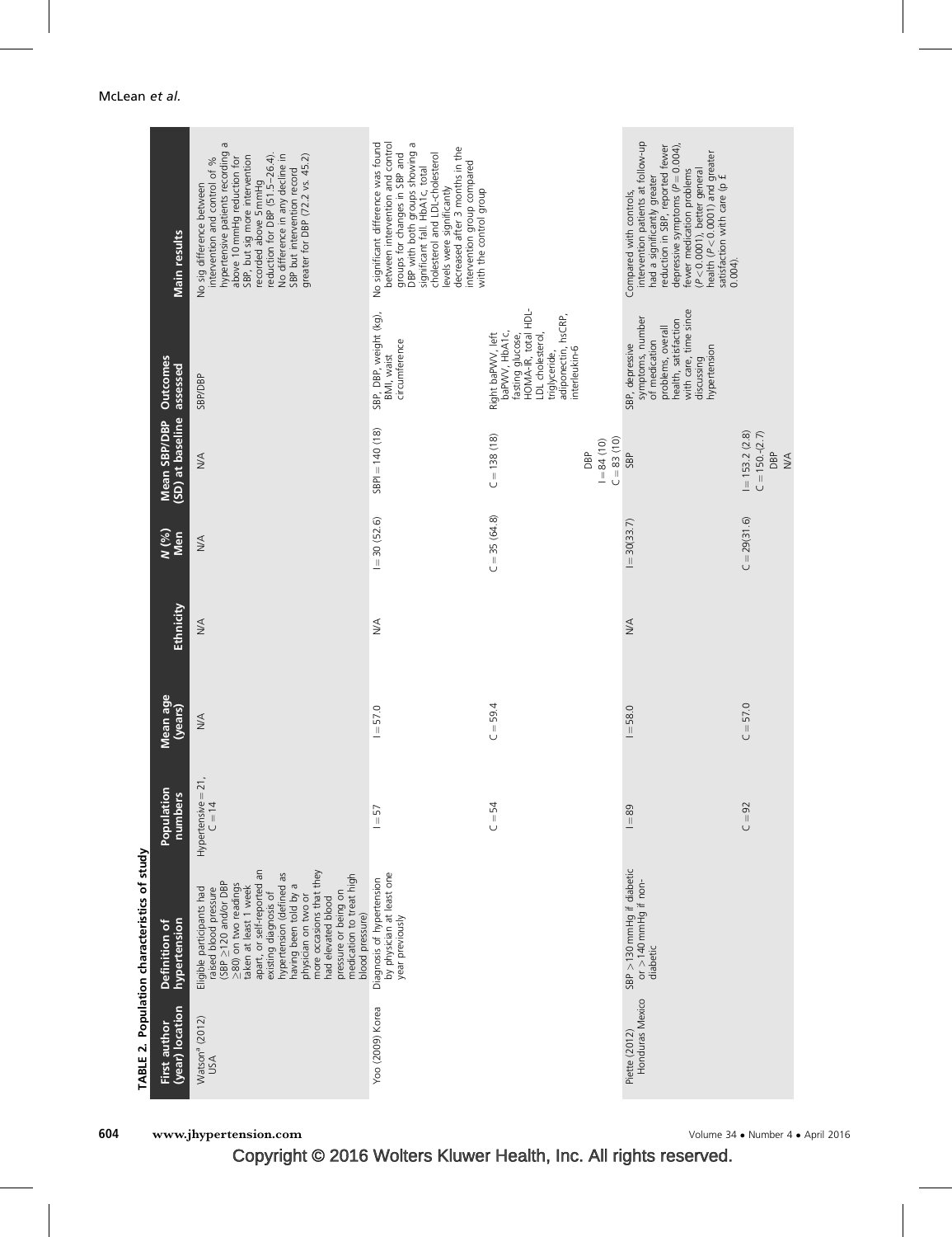| differences in SBP and DBP were<br>Intervention participants achieved,<br>compared with controls and<br>weight loss but no significant<br>significantly greater mean<br>reduction in HbA1c and in<br>controlling for baseline, a<br>observed |                                                                                        | Patients receiving > 8 e-counselling<br>(control) demonstrated greater<br>vs. 0 e-counselling messages<br>pressure, pulse pressure and<br>total cholesterol, but not<br>reduction in systolic blood<br>diastolic blood pressure. |                                                                                              | greater reduction in SBP and DBP<br>compared to control significantly<br>and improved antihypertensive<br>Results showed for intervention<br>medication adherence |                                                                                     | Significant reduction in weight<br>lower in the intervention arm<br>Mean SBP was not significantly<br>compared with controls.<br>were recorded for the<br>intervention group |                                                                                                                                                                                                                                   |
|----------------------------------------------------------------------------------------------------------------------------------------------------------------------------------------------------------------------------------------------|----------------------------------------------------------------------------------------|----------------------------------------------------------------------------------------------------------------------------------------------------------------------------------------------------------------------------------|----------------------------------------------------------------------------------------------|-------------------------------------------------------------------------------------------------------------------------------------------------------------------|-------------------------------------------------------------------------------------|------------------------------------------------------------------------------------------------------------------------------------------------------------------------------|-----------------------------------------------------------------------------------------------------------------------------------------------------------------------------------------------------------------------------------|
| SBP.DBP, HbA1c,<br>weight (kg)                                                                                                                                                                                                               |                                                                                        | pressure, total<br>cholesterol<br>SBP.DBP, pulse                                                                                                                                                                                 |                                                                                              | adherence, patient<br>SBP.DBP, medication<br>satisfaction                                                                                                         |                                                                                     | score, appointment<br>adherence, weight<br>SBP.DBP, medication<br>intake, Hill-bone<br>change, sodium<br>keeping, cost<br>effectiveness                                      |                                                                                                                                                                                                                                   |
| SBP                                                                                                                                                                                                                                          | $C = 146.5(15.3)$<br>$1 = 157.0(15.6)$<br>$ln = 88.5(10.3)$<br>$C = 84.7 (9.1)$<br>DBP | SBP                                                                                                                                                                                                                              | $C = 139.6$ (N/A)<br>$I = 143.3$ (N/A)<br>$C = 80.1$ (N/A)<br>$I = 80.9$ (N/A)<br><b>DBP</b> | SBP                                                                                                                                                               | $C = 167.0 (N/A)$<br>$I = 169.5(N/A)$<br>$I = 84.0$ (N/A)<br>$C = 86.0(N/A)$<br>DBP | SBP                                                                                                                                                                          | $C = 128.5(19.7)$<br>$I = 130.2(18.9)$<br>$C = 77.4(13.8)$<br>$I = 79.3(12.7)$<br>DBP                                                                                                                                             |
| $1 = 13(54.0)$                                                                                                                                                                                                                               | $C = 13(54.0)$                                                                         | $I = 27 (27.8)$                                                                                                                                                                                                                  | $C = 107(47.1)$                                                                              | $I = 33(25.0)$                                                                                                                                                    | $C = 28(21.0)$                                                                      | $I = 52(28.9)$                                                                                                                                                               | $C = 63$ $(34.1)$                                                                                                                                                                                                                 |
| ≸                                                                                                                                                                                                                                            |                                                                                        | $\frac{\triangleleft}{\triangle}$                                                                                                                                                                                                |                                                                                              | $Black I = 10\%$ ,<br>$C = 11%$                                                                                                                                   |                                                                                     | $(70.8)$ , Hispanic 25<br>$(13.9)$ 23 $(12.4)$<br>white; $1 = 9$ (5.0)<br>C = 4 (2.2), Non-<br>Hispanic black<br>Non-Hispanic<br>$I = 129(71.7)$<br>$C = 131$                |                                                                                                                                                                                                                                   |
| $1 = 62.3$                                                                                                                                                                                                                                   | $C = 61.5$                                                                             | $I = 55.7$                                                                                                                                                                                                                       | $C = 56.7$                                                                                   | $I = 76.0$                                                                                                                                                        | $C = 77.0$                                                                          | $I = 54.6$                                                                                                                                                                   | $C = 54.5$                                                                                                                                                                                                                        |
| $I = 24$                                                                                                                                                                                                                                     | $C = 24$                                                                               | $I(>8$ e-mails) = 96                                                                                                                                                                                                             | $Cl = 227$                                                                                   | $I = 133$                                                                                                                                                         | $C = 134$                                                                           | $= 148$                                                                                                                                                                      | $C = 146$                                                                                                                                                                                                                         |
| SBP >140 mmHg, or DBP<br>>90 mmHg.                                                                                                                                                                                                           |                                                                                        | SBP, 140-159/DBP 90-<br>99 mm Hg, or 160-180/<br>100-110 mm Hg                                                                                                                                                                   |                                                                                              | SBP >160 mmHg (DBP)<br>>90 mmHg                                                                                                                                   |                                                                                     | antihypertensive<br>Use of 1 or more<br>medication                                                                                                                           | °The study by Watson et al. recorded results only for hypertensive vs. controls. All other information was given for all participants which included prehypertensive patients, so excluded from this table.<br>N/A, information n |
| Orsma (2013)<br>Sweden                                                                                                                                                                                                                       |                                                                                        | Nolan (2012)<br>Canada                                                                                                                                                                                                           |                                                                                              | Friedman (1996)<br>USA                                                                                                                                            |                                                                                     | Bennett (2012)<br>USA                                                                                                                                                        |                                                                                                                                                                                                                                   |

Journal of Hypertension www.jhypertension.com 605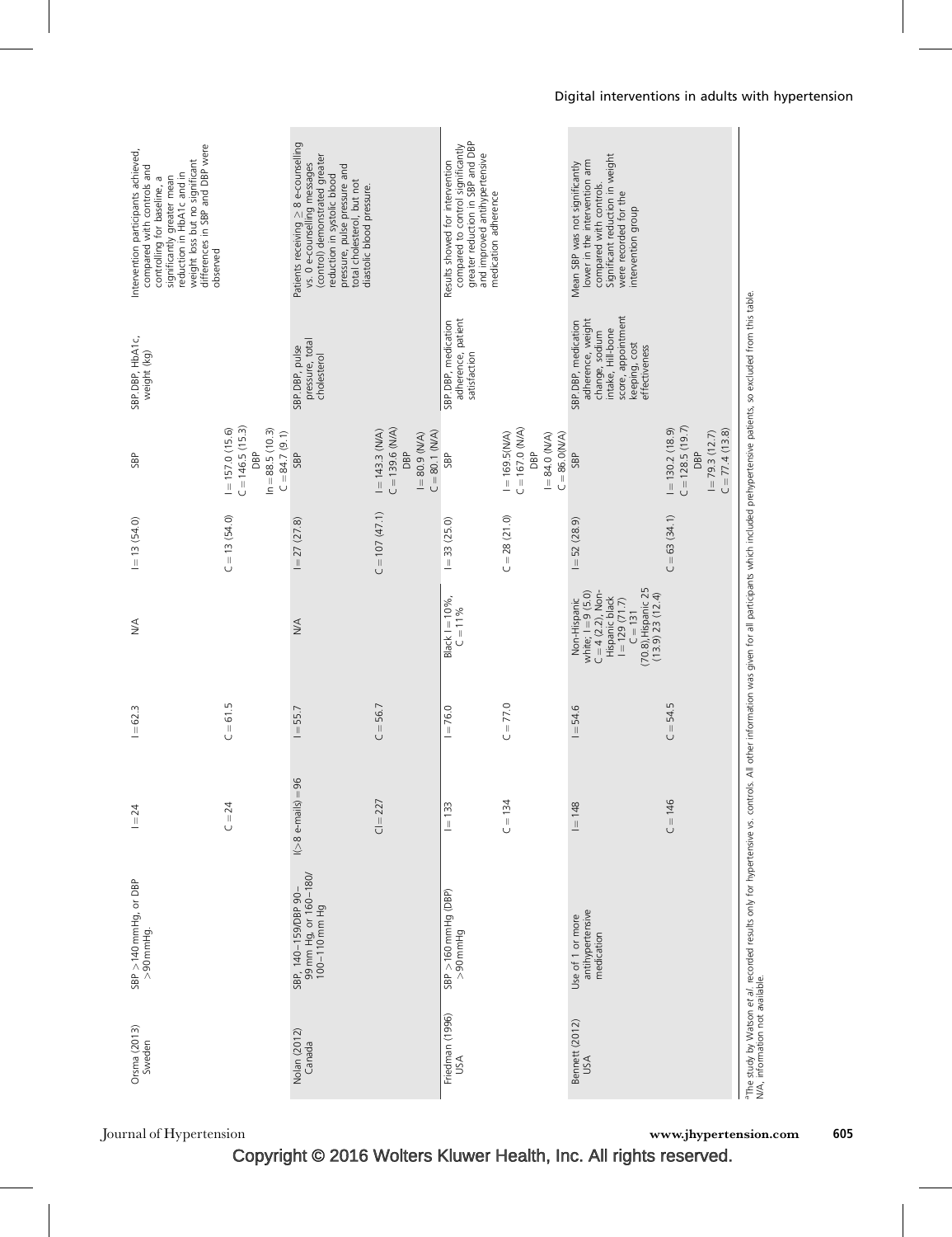### Description of the study population

Characteristics of the included studies are shown in Table 1. Authors differed in how they defined hypertension, with Yoo et al. [\[33\]](#page-11-0) using diagnosis by physician 1 year previously and Bennett et al. [\[29,30\]](#page-11-0) using use of one or more hypertensive medication as a definition. All the remaining studies used blood pressure levels as a definition, but these differed for SBP, from above 160 mmHg to above 140 mmHg.

The interventions differed considerably in both their clinical and population characteristics. Mean SBP at baseline ranged from 128.5 mmHg [\[29\]](#page-11-0) to 169.5 mmHg [\[31\]](#page-11-0), and 77.4 mmHg [\[29\]](#page-11-0) to 88.5 mmHg [\[36\]](#page-11-0) for DBP. Mean age of participants also differed considerably from 54.4 [\[30\]](#page-11-0) to 77 [\[31\]](#page-11-0) years.

Men were the majority of participants in just two of the studies [\[33,36\]](#page-11-0), with differences in the percentage of men ranging from 64.8 [\[33\]](#page-11-0) to 21.0% [\[31\]](#page-11-0). Only two studies recorded the ethnicity of the participants [\[29,31\]](#page-11-0). The method of recording makes comparison difficult, but Bennett et al. [\[29\]](#page-11-0) recorded that 71.7% of their intervention group were non-Hispanic black compared to Friedman et al. [\[31\],](#page-11-0) who had a black population of only 10%. All reviews provided information on education levels with the exception of Nolan et al. [\[35\]](#page-11-0), who reported levels of household income.

### **Outcomes**

### Blood pressure

Watson et al. [\[32\]](#page-11-0) did not provide mean changes in either SBP or DBP for those defined as having hypertension so was excluded from the meta-analysis. They reported that in comparing intervention and control patients with hypertension, there was no difference in the percentage of patients who reported either a greater than 10% decline or any decline in SBP, but a significantly higher number of intervention patients did report both a greater than 10% decline in/or any decline for DBP [\[32\]](#page-11-0).

In total, there were 610 intervention and 677 control patients used in the meta-analysis for SBP. Nolan et al. [\[35\]](#page-11-0) divided intervention patients by use of the intervention, so we averaged the difference between these groups weighting by the numbers in each group and included in the analysis. Figure 2 shows that overall, IDIs significantly reduced SBP with weighted mean difference overall being  $-3.74$  mmHg (95% CI  $-2.19$  to  $-2.58$ ) with no heterogeneity observed (I-squared  $= 0.0\%$ ,  $P = 0.990$ ). No significant difference was found between those studies which included self-monitoring and those that did not.

Piette et al. [\[34\]](#page-11-0) did not report figures for DBP, so included numbers were reduced to 521 for intervention patients and 585 for control patients. Figure 3 shows that overall for DBP considerable heterogeneity was recorded (I-squared = 80.1%,  $P = \langle 0.001 \rangle$ , with a significant reduction in DBP of  $-2.37$  (95% CI  $-0.40$  to  $-4.35%$ ). However, when divided into self-monitoring vs. no selfmonitoring a much higher reduction was recorded for those studies with self-monitoring  $(-4.02, 95\% \text{ CI} - 2.93 \text{ to } -5.12)$ compared to no self-monitoring  $(-0.88, 95\% \text{ CI } 0.05 \text{ to } 0.05)$  $-1.80$ ), with no heterogeneity found for either group.

### Other clinical outcomes

The included studies also reported on a number of additional clinical indicators. Two studies reported a reduction in weight [\[29,36\],](#page-11-0) with one finding no significant difference [\[33\].](#page-11-0) Yoo et al. reported significant improvements in HbA1C, total cholesterol, low-density lipoprotein cholesterol and triglyceride levels in the intervention group, but no analysis was undertaken on whether the difference for the changes between intervention and control was statistically significant [\[33\]](#page-11-0). Orsma et al. found that intervention participants achieved, compared with controls and controlling for baseline, a significantly greater mean reduction in HbA1c of  $-0.40$  vs. 0.036% [\[36\]](#page-11-0). Nolan et al. reported greater significant reduction in the intervention group for pulse pressure  $(-6.1 \text{ mmHg vs. } -3.1 \text{ mmHg})$  and total cholesterol  $(-0.24 \text{ vs. } 0.05 \text{ mmol/l})$  for those receiving eight or more e-mails, but significant differences were found for those receiving 1–7 e-mails [\[35\]](#page-11-0). No study reported on changes in numbers of additional morbidities.

### Behavioural

Three studies examined changes in medication adherence/ problems, all using different methods of measurement. Bennett et al. [\[29\]](#page-11-0) used the Hill-Bone Compliance to Hypertension Therapy Scale [\[40\]](#page-11-0) to assess medication adherence. They found that intervention participants showed significantly greater change in medication adherence at months 6 and 12, but not at 24 months. Friedman et al. [\[31\]](#page-11-0) assessed medication adherence using home pill count audit conducted by the field technicians, based on Haynes' protocol [\[41\]](#page-11-0). In the study by Friedman et al. [\[31\]](#page-11-0), mean adherence improved 17.7% in the intervention group and 11.7% for usual care control participants (Table 2). Piette et al. [\[34\]](#page-11-0) measured medication-related problems using a 7-item index with yes/no responses and found that intervention patients at follow-up had fewer medicationrelated problems  $(-1.1, 95\% \text{ CI } -1.7, -0.5)$ , such as uncertainty as to whether their medication is important, worry about the long-term effects of their medication or confusion due to the complexity of the regimen.

### Affective

The study by Piette *et al.* [\[34\]](#page-11-0) was the only one to assess impact of the intervention on mental health using a validated Spanish version of the 10-item Center for Epidemiological Studies-Depression Scale. They found that compared with controls, intervention patients at followup had lower depression scores  $(-2.5)$ .

### **Cognitive**

The study by Piette et al. [\[34\]](#page-11-0) was also the only one to report on changes in satisfaction with healthcare and with health services related to their hypertension. They found that participants in the intervention group reported a greater overall increase in satisfaction with care and satisfaction with care specifically related to their hypertension.

### Economic

Only one study assessed cost effectiveness; Friedman et al. [\[31\]](#page-11-0) determined the cost effectiveness of their intervention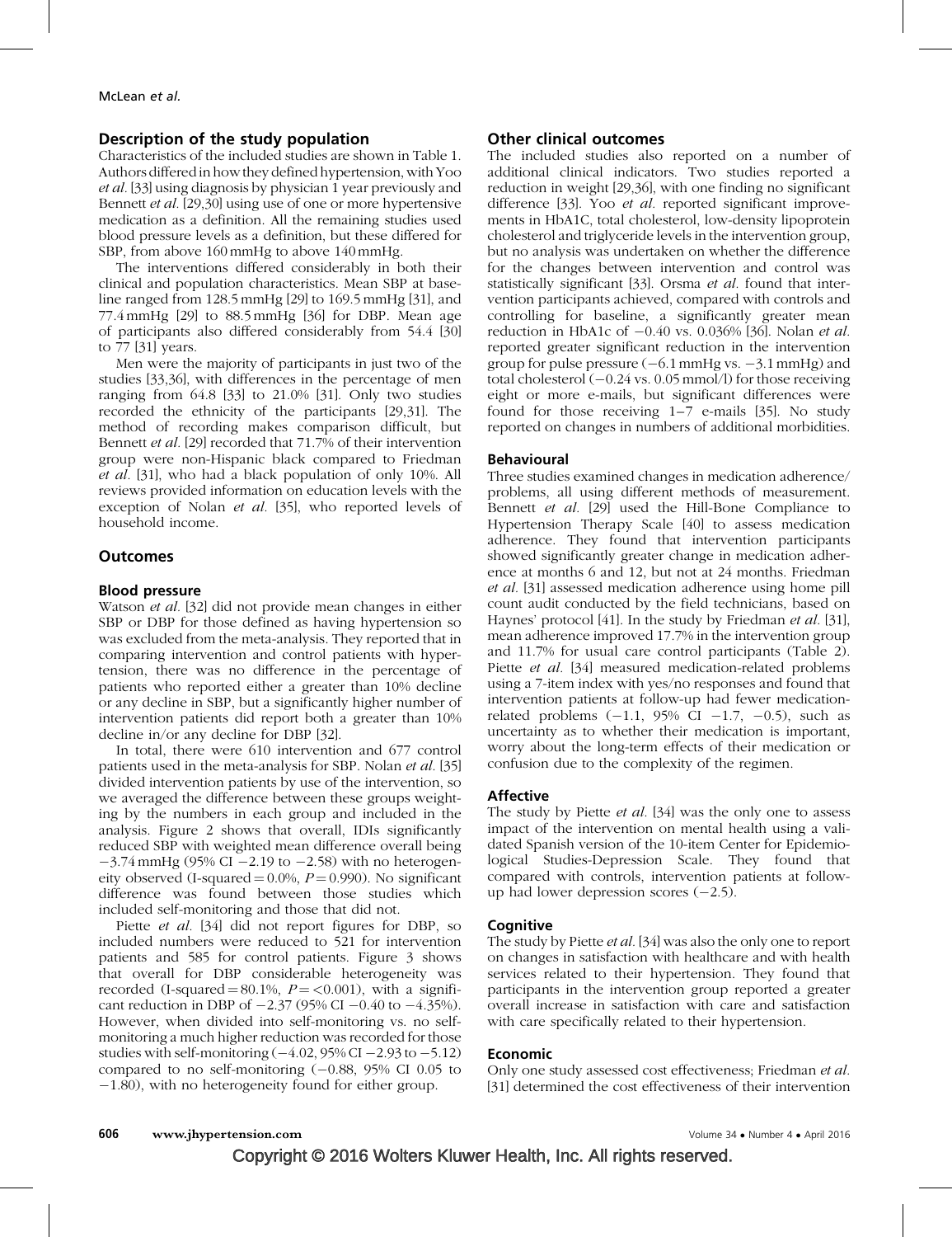

FIGURE 2 Forest plot of the effect of digital intervention on SBP reduction, comparing studies using self-monitoring and studies using no self-monitoring. Squares indicate the effect size of a study, with 95% confidence interval (CI); diamonds indicate the overall effect size of all studies combined. (b) Funnel plot for SBP.

by calculating the expected operating costs of clinical practice based on the experience during the study, considering all computer and telecommunication costs, facility charges, supplies and support personnel for start-up and maintenance of the system. Cost effectiveness ratios were computed for medication adherence improvement and DBP decrease using simple linear regression analysis. The computed cost per patient user for 6 months of use was \$32.50. The cost effectiveness ratio for adherence change after 6 months of telephone-linked computer system use in all hypertensive patients in the study was \$5.42 per 1% improvement in adherence. For DBP, the cost effectiveness ratio for all hypertensive patients was \$7.39 per 1 Hg decrease after 6 months of intervention use. Costs were lower for non-adherent participants.

### Quality appraisal

Details of the quality appraisal of the included studies can be found in Table 2. All of the included studies were

### Journal of Hypertension www.jhypertension.com 607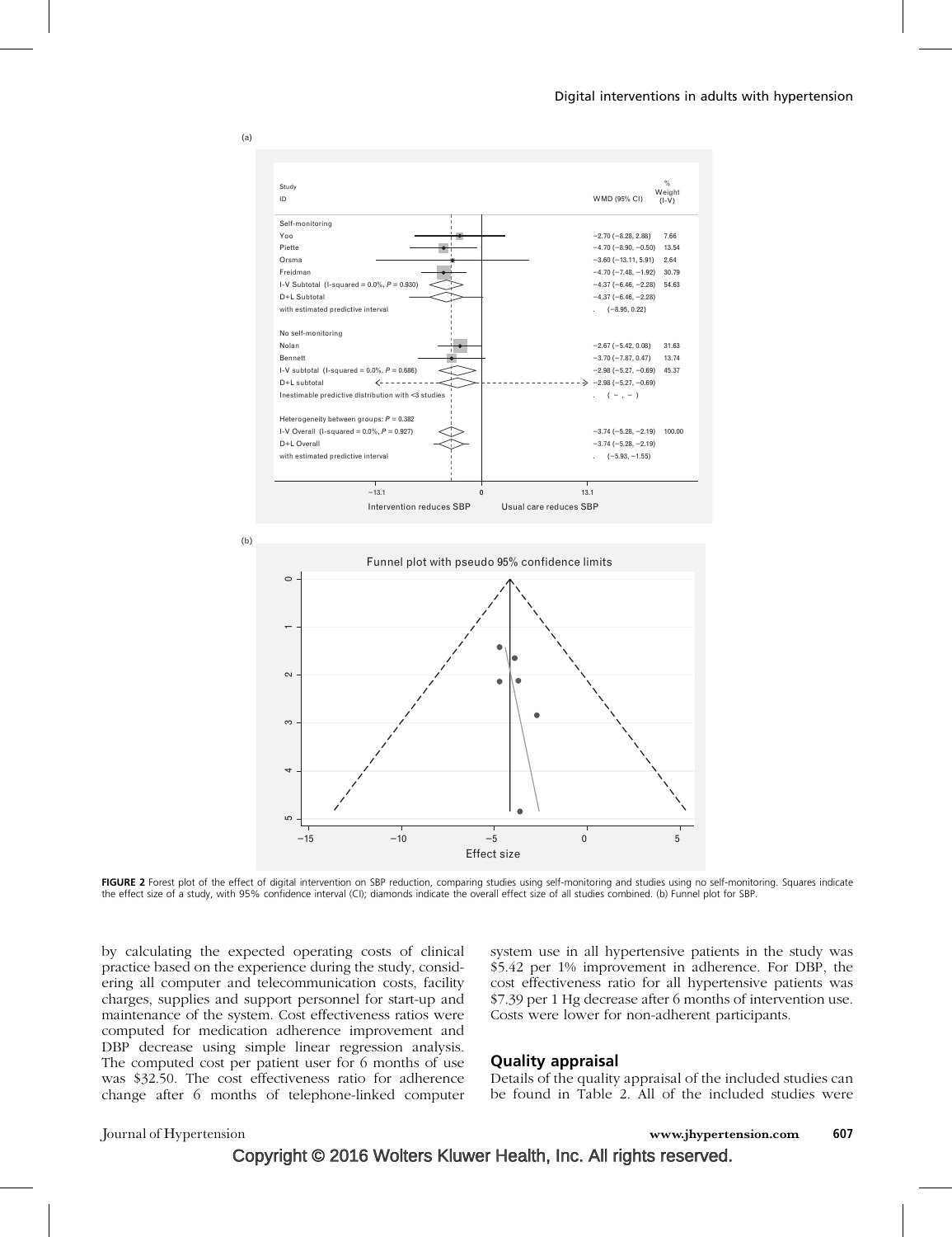

FIGURE 3 Forest plot of the effect of digital intervention on DBP reduction, comparing studies using self-monitoring and studies using no self-monitoring. Squares indicate the effect size with 95% confidence interval (CI) of a study; diamonds indicate the overall effect size of all studies combined. (b) Funnel plot for DBP.

RCTs, but the only study in which allocation concealment was undertaken was found to have an inadequate randomization procedure [\[35\].](#page-11-0) Three of the included studies were unclear on how the randomization procedure took place [\[29,31,33\]](#page-11-0). One study had a dropout rate greater than 20% [\[35\]](#page-11-0) and the eligibility criteria were not clear (so that information had to be requested from the authors) [\[33\]](#page-11-0). Three of the studies did not control for any potential confounders in their analysis [\[33,34\]](#page-11-0). The majority of the studies were also relatively small in size, meaning that even for blood

pressure outcomes some were likely to be underpowered (Tables 3 and 4).

### DISCUSSION

This systematic review and meta-analysis of seven randomized controlled clinical trials found that the use of IDIs resulted in better blood pressure control, significantly reducing SBP by 3.74 mmHg and DBP by 2.2 mmHg, compared to usual care. However, the strength of the evidence is limited due to the small number of studies included,

### 608 www.jhypertension.com

• Number 4 • April 2016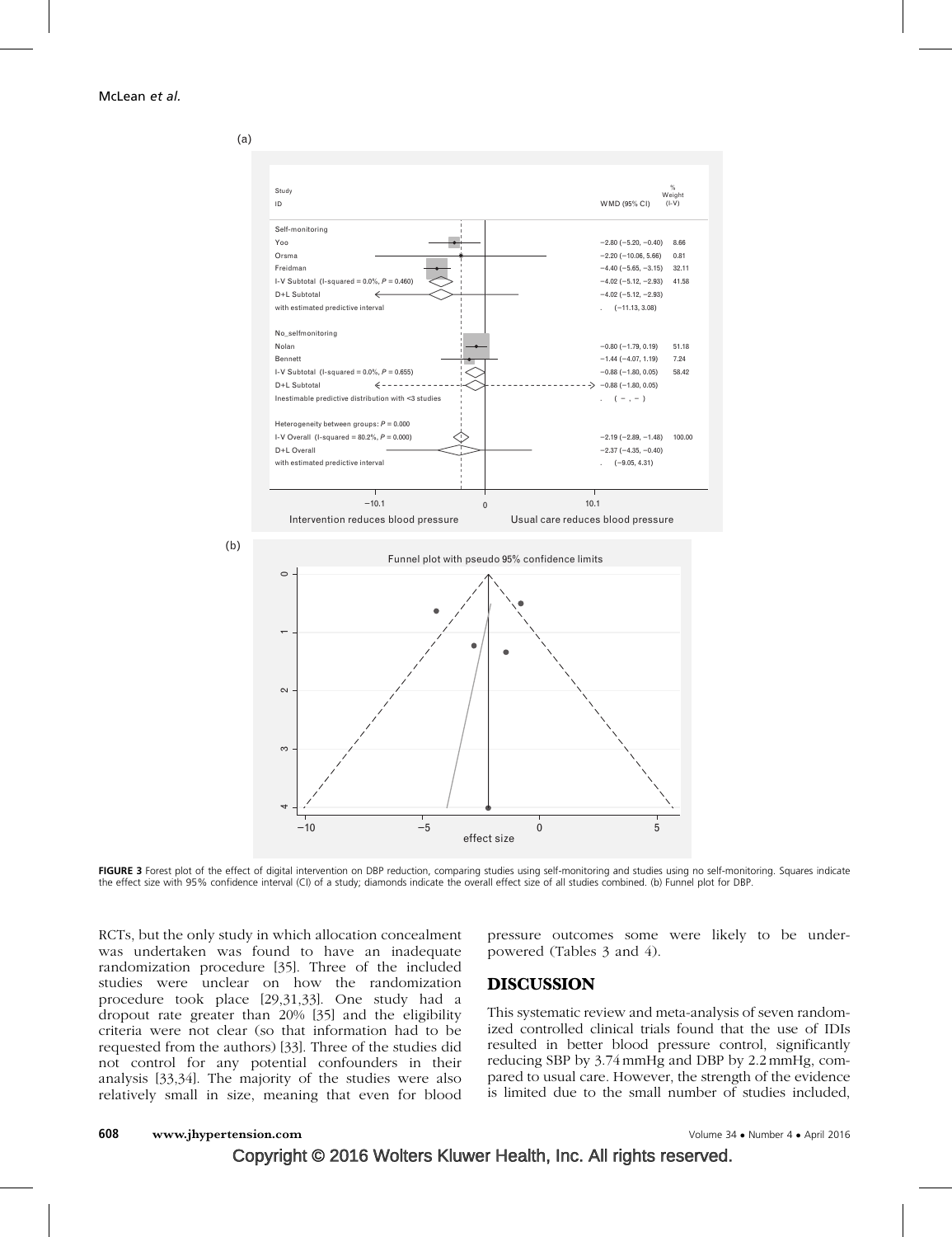#### First author (year) Mode of delivery Health education included Setting Self-monitoring of blood pressure **Frequency** of use **Theoretical** basis included in study Duration Watson (2012) Website Yes Hospital and community healthcare site Yes At least once a week No 6 months Yoo (2009) Mobile phone Yes Worksite Yes Daily No 3 months Piette (2012) Mobile phone Yes Health clinics Yes Weekly No 6 weeks Orsma (2013) Mobile phone Yes Health clinic Yes Daily Yes (Information-Motivation-Behavioural Skills Model) 10 months Nolan (2012) **E-mail Cally: The Contract Contract Clinic** Collection Control Daily: month 1; biweekly: month 2; monthly: months 3 and 4 Prochaska's transtheoretical model 4 months Friedman (1996) USA Phone Yes Community site (e.g. senor sites) Yes Weekly No 6 months Bennett (2012) USA Website/phone Yes Community health sites No Random Yes (From the Harvard Cancer Prevention Program Project) 24 months

TABLE 3. Description of interventions

the size of the studies and issues arising from potential bias due to lack of allocation concealment and questions over use of the intention-to-treat principle in a number of studies. The change in SBP and DBP is similar to that found in previous meta-analyses, which have examined the impact of self-monitoring vs. no self-monitoring [\[10,18\],](#page-11-0) as well as the impact of face-to-face lifestyle counselling [\[42,43\]](#page-11-0). The change in SBP and DBP found in this study is also similar to that found in analysis of the effect of telemedicine on lowering blood pressure compared to conventional means [\[44–46\]](#page-11-0). However, meta-analyses of the effects of telemedicine have generally suffered from high levels of heterogeneity, limiting the generalizability of their results and usefulness in comparison to this study. For SBP, no significant difference was found for those interventions which included self-monitoring. In contrast, for DBP, a difference was found, with interventions which included self-monitoring recording a reduction of 4.0 mmHg, whereas those with no self-monitoring showed no significant difference compared to usual care.

The evaluation of other specific intervention components apart from self-monitoring was difficult due to the smaller number of studies involved. However, unlike previous analyses, we found no evidence that interventions that lasted longer than 6 months achieved greater blood pressure reduction than those that lasted less than 6 months [\[19\].](#page-11-0) Intensity of the intervention also appeared to have little effect, with no significant difference found in blood pressure reduction for SBP, whereas studies with daily use recorded a smaller reduction in blood pressure for DBP compared to interventions with less intensive usage. We also found no evidence that interventions which offered additional professional help achieved greater blood pressure reduction. As interventions which have an additional professional help component to them are likely to be more expensive, this may have a significant detrimental effect on the cost effectiveness of these interventions. However, there exists little evidence from other analysis on interventions to lower blood pressure as to whether the effect of the intensity of an intervention or the provision of additional professional help is unique to these interventions. Liu et al. [\[19\]](#page-11-0) suggested that a priority for future trials of preventive internet-based interventions is to design and evaluate e-counselling protocols according to theoretically grounded hypotheses. However, we also found no significant difference in blood pressure reduction for SBP in those studies which included a theoretical basis for the intervention compared with those that did not, whereas those with a theoretical basis failed to record a significant

|                        | .                                         |                                  |                           |                                                        |                           |
|------------------------|-------------------------------------------|----------------------------------|---------------------------|--------------------------------------------------------|---------------------------|
| First author<br>(year) | Appropriate<br>randomization<br>technique | <b>Allocation</b><br>concealment | Dropout rate<br>below 20% | <b>Potential confounders</b><br>properly accounted for | Were eligibility<br>clear |
| <b>Watson (2012)</b>   | Yes                                       | <b>No</b>                        | Yes                       | <b>No</b>                                              | Yes                       |
| Yoo (2009)             | Not clear                                 | <b>No</b>                        | Yes                       | <b>No</b>                                              | <b>No</b>                 |
| Piette (2012)          | Yes                                       | No                               | Yes                       | <b>No</b>                                              | Yes                       |
| Orsma (2013)           | Yes                                       | <b>No</b>                        | Yes                       | Yes                                                    | Yes                       |
| Nolan (2012)           | <b>No</b>                                 | Yes                              | <b>No</b>                 | Yes                                                    | Yes                       |
| Friedman (1996)        | Not clear                                 | Not clear                        | Yes                       | Yes                                                    | Yes                       |
| Bennett (2012)         | Not clear                                 | <b>No</b>                        | Yes                       | Yes                                                    | Yes                       |
|                        |                                           |                                  |                           |                                                        |                           |

#### TABLE 4. Quality appraisal for included studies

Journal of Hypertension www.jhypertension.com 609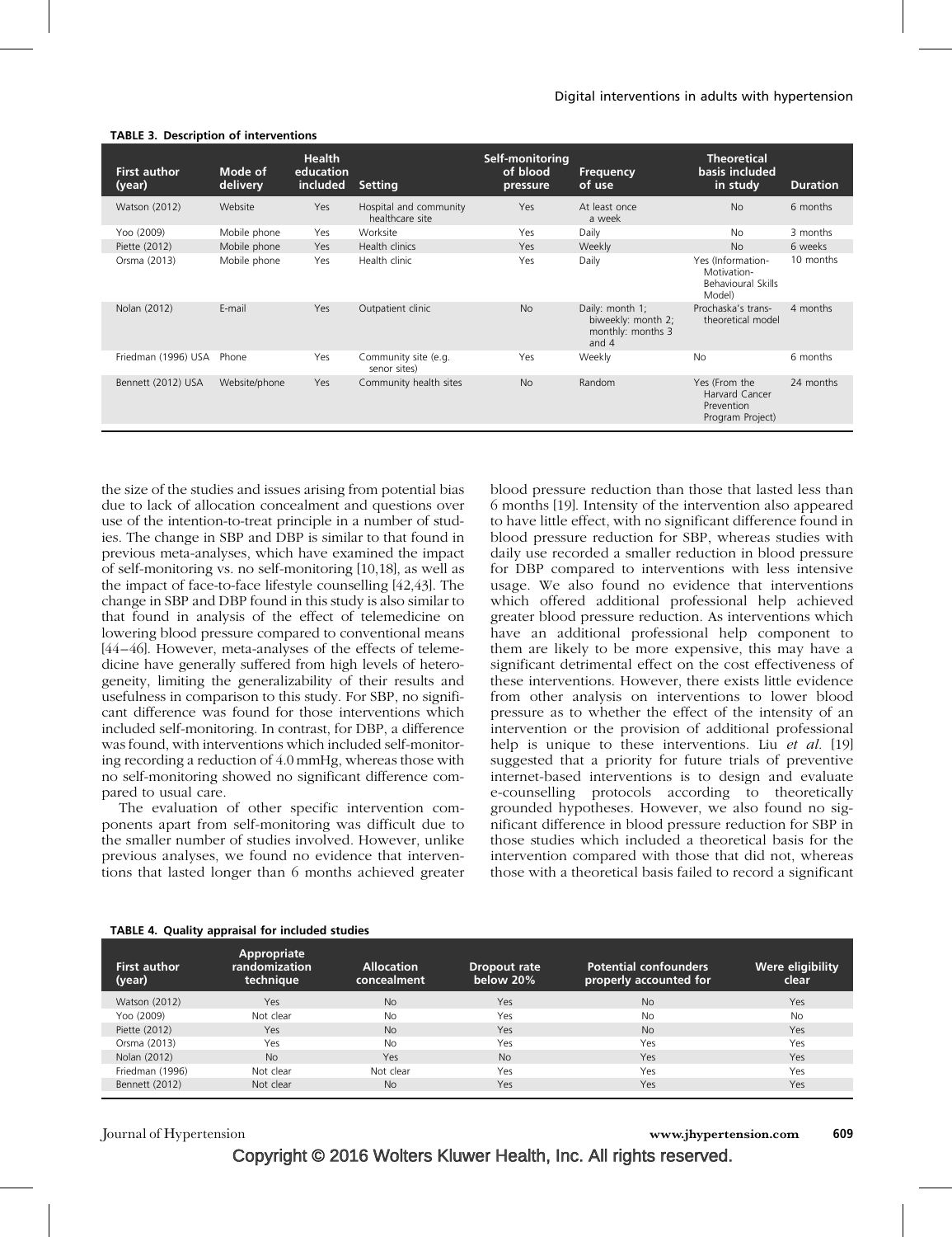<span id="page-10-0"></span>reduction in DBP in contrast to studies with no theoretical basis reported. It may be that theoretically grounded hypotheses are simply poorly described in these studies or that other factors may play a more important part in blood pressure reduction.

Included interventions were from a wide range of countries (United States, Korea, Honduras and Mexico, Canada, Finland), suggesting that IDIs were suitable for use across a wide range of health systems. The included interventions featured a range of differing demographics including large differences in age range, ethnicity and sex, which help to increase the generalizability of the findings. The range of mean SBP at baseline was between 128.5– 169.5 mmHg and 77.4–88.5 mmHg for DBP, suggesting that IDIS can also be suitable to address a wide range of hypertensive patients.

The observed magnitude of BP reduction by IDI interventions would have a significant clinical impact at a population level if it was sustained over time. For example, a reduction in SBP of 3 mmHg would be expected to be associated with an 8% reduction in stroke mortality and a 5% reduction in mortality from coronary heart disease [3]. However, only one study lasted more than 1 year, limiting the information about how the IDIs perform over a longer period of time. The effect of IDIs on other clinical outcomes is uncertain due to the low number of studies, with none assessing the effect on quality-of-life indicators. However, most studies showed improvements in a wide range of other clinical outcomes, potentially adding to the health improvements offered by the use of IDIs. Only one study assessed the cost benefits of its impact, making the cost effectiveness of IDI difficult to gauge. There is also no evidence on how intervention effects may differ by socio-economic status or ethnicity. Nevertheless, in addition to the positive clinical effects found for IDIs, the criteria used for this study of these interventions, not requiring delivery by a health professional, suggest they could have additional benefits in terms of the time and costs saved for health professionals. The review has a number of limitations. Only a small number of studies fulfilled the criteria, and the majority were of average quality, had a limited time span and were relatively small in size, meaning that even for blood pressure outcomes most individual studies were likely to be under-powered. The small number of studies also meant analysis of the possible effects of specific intervention components was limited. No studies assessed the impact on quality of life, and information on cost effectiveness was limited to one study. Information on other clinical outcomes was lacking. One study divided intervention patients by use of intervention and did not provide data for all intervention patients; therefore we averaged the changes in these groups, which may over or under-report the mean change in SBP and DBP in this study. Three further studies [\[31,32,34\]](#page-11-0) did not indicate that the outcome analysis was based on an intention-to-treat principle, and this raised the possibility of bias in the reported results. However, as all studies reported the effect of an intervention vs. no intervention, it was decided that these studies should remain in the analysis. Strengths of the

study include the fact that for SBP, all studies showed a consistent outcome with no heterogeneity found. The included studies came from a wide range of different countries with large contrasts found in the demographic and clinical characteristics of the populations, suggesting a wide generalizability of the findings.

In conclusion, IDIs can lower both SBP and DBP compared to usual care. Results suggest these findings can be applied to a wide range of healthcare systems and populations. However, sustainability, long-term clinical effectiveness and the 'active components' of these interventions remain uncertain. In our view, the evidence is not yet robust enough to warrant a change in practice or policy. However, if individual patients wish to use an appropriate IDI, clinicians can feel reassured that the impact is likely to be beneficial.

### ACKNOWLEDGEMENTS

This study presents independent research funded by the National Institute for Health Research (NIHR) under its Programme Grants for Applied Research Programme (Grant Reference Number (RP-PG-1211-20001).

NHS Solent is the grant host.

We would also like to acknowledge all members of the DIPSS investigator team, including Bryan Williams, Susan Michie, Carl R May, Peter Smith, Mark Weal, Adam Geraghty, James Raftery, Lily Yao, Rebecca Kandiyali, Bob Gann, Tony Snell, Sarah WiIliams, Keith Manship, Shelley Mason, Katharine Jenner.

### Conflicts of interest

The views expressed in this presentation are those of the authors and not necessarily those of the NHS, the NIHR or the Department of Health.

### REFERENCES

- 1. Wang H, Dwyer-Lindgren L, Lofgren KT, Rajaratnam JK, Marcus JR, Levin-Rector A, et al. Age-specific and sex-specific mortality in 187 countries, 1970–2010: a systematic analysis for the Global Burden of Disease Study. Lancet 2012; 380:2071–2094.
- 2. Stamler J, Stamler R, Neaton JD. Blood pressure, systolic and diastolic, and cardiovascular risks: US population data. Arch Intern Med 1993; 153:598–615.
- 3. Collins R, Peto R, MacMahon S, Hebert P, Fiebach NH, Eberlein KA, et al. Blood pressure, stroke, and coronary heart disease. Part 2. Short-term reductions in blood pressure: overview of randomised drug trials in their epidemiological context. Lancet 1990; 335: 827–838.
- 4. Chow CK, Teo KK, Rangarajan S, Islam S, Gupta R, Avezum A, Bahonar A. Prevalence, awareness, treatment, and control of hypertension in rural and urban communities in high-, middle-, and low-income countries. JAMA 2013; 310:959–968.
- 5. Khatib R, Schwalm JD, Yusuf S, et al. Patient and healthcare provider barriers to hypertension awareness, treatment and follow up: a systematic review and meta-analysis of qualitative and quantitative studies. PLoS One 2014; 9:e84238.
- 6. Bodenheimer T, Lorig K, Holman H, Grumbach K. Patient self-management of chronic disease in primary care. JAMA 2002; 288:2469–2475.
- 7. McManus RJ, Mant J, Bray EP, Holder R, Jones MI, Greenfield S, et al. Telemonitoring and self-management in the control of hypertension (TASMINH2): a randomised controlled trial. Lancet 2010; 376:163–172.
- 8. McManus RJ, Mant J, Haque MS, Bray EP, Bryan S, Greenfield SM, et al. Effect of self-monitoring and medication self-titration on systolic blood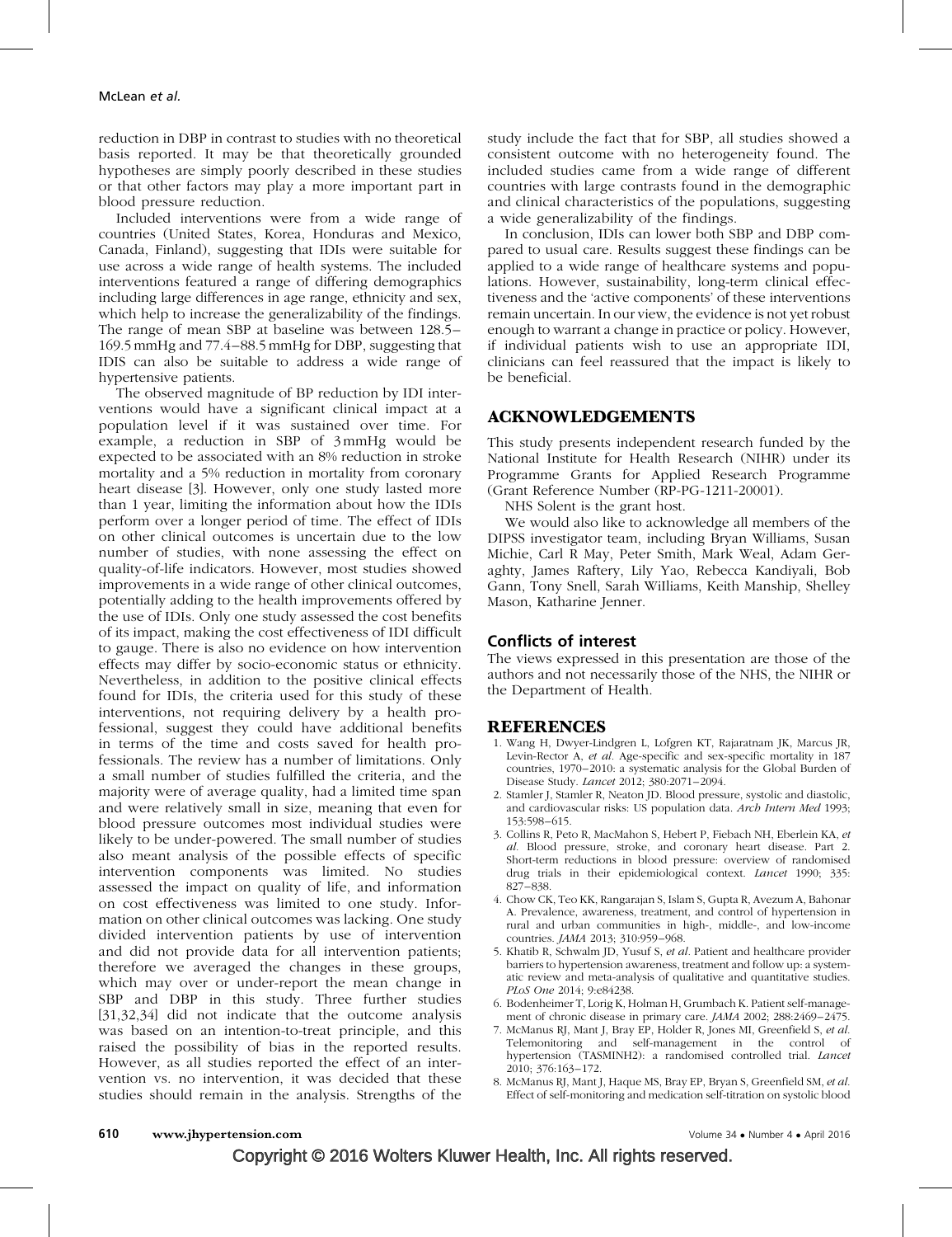<span id="page-11-0"></span>pressure in hypertensive patients at high risk of cardiovascular disease: The TASMIN-SR randomized clinical trial. *J Am Med Assoc* 2014; 312:799–808.

- 9. Cappuccio FP, Kerry SM, Forbes L, Donald A. Blood pressure control by home monitoring: meta-analysis of randomised trials. BMJ 2004; 329:145–151.
- 10. Department of Health. Supporting self-care: a practical option. Diagnostic, monitoring and assistive tools, devices, technologies and equipment to support self-care. Department of Health [serial online]; 2006; p. 1.
- 11. Department of Health. Equity and excellence: liberating the NHS. 2010. Department of Health, pp. 1–41.
- 12. Murray E, Burns J, See ST, Lai R, Nazareth I. Interactive health communication applications for people with chronic disease. Cochrane Database Syst Rev 2005; CD004274.
- 13. Webb TL, Joseph J, Yardley L, Michie S. Using the Internet to promote health behavior change: a meta-analytic review. J Med Internet Res 2010; 12:e4.
- 14. Widmer R, Collins NE, Collins CS, Lerman LO, Lerman A. Digital health interventions and cardiovascular outcomes: a systematic review and meta-analysis. Mayo Clin Proc 2015; 90:469–480.
- 15. Bray EP, Holder R, Mant J, McManus RJ. Does self-monitoring reduce blood pressure? Meta-analysis with meta-regression of randomized controlled trials. Ann Med 2010; 42:371–386.
- 16. Glynn LG, Murphy AW, Smith SM, Schroeder K, Fahey T. Interventions used to improve control of blood pressure in patients with hypertension. Cochrane Database Syst Rev 2010; 3.
- 17. Uhlig K, Patel K, Ip S, Kitsios GD, Balk EM. Self-measured blood pressure monitoring in the management of hypertension: a systematic review and meta-analysis. Ann Intern Med 2013; 159:185–194.
- 18. Liu S, Dunford SD, Leung YW, Brooks D, Thomas SG, Eysenbach G, Nolan RP. Reducing blood pressure with internet-based interventions: a meta-analysis. Can J Cardiol 2013; 29:613–621.
- 19. McLean G, Mair FS, Saunderson K, Band R, Little P, McManus RJ, et al. Systematic review and meta-analysis of digital interventions for patient self management support for hypertension. PROSPERO 2014; See [http://www.crd.york.ac.uk/PROSPERO/display\\_record.](http://www.crd.york.ac.uk/PROSPERO/display_record.asp?ID=CRD42014010268) [asp?ID=CRD42014010268](http://www.crd.york.ac.uk/PROSPERO/display_record.asp?ID=CRD42014010268).
- 20. Moher D, Liberati A, Tetzlaff J, Altman DG, PRISMA Group. Preferred reporting items for systematic reviews and meta-analyses: the PRISMA statement. PLoS Med 2009; 6:e1000097.
- 21. Moher D, Pham B, Lawson ML, Klassen TP. The inclusion of reports of randomised trials published in languages other than English in systematic reviews. Health Technol Assess 2003; 7:1–90.
- 22. Morrison D, Wyke S, Agur K, Cameron EJ, Docking RI, MacKenzie AM, et al. Digital asthma self-management interventions: a systematic review. J Med Internet Res 2014; 16:e51.
- 23. McManus RJ, Wilson S, Delaney BC, Fitzmaurice DA, Hyde CJ, Tobias RS, et al. Review of the usefulness of contacting other experts when conducting a literature search for systematic reviews. BMJ 1998; 317:1562–1563.
- 24. Centre for Reviews and Dissemination: Undertaking systematic reviews of research on effectiveness. CRD's guidance for carrying out or commissioning reviews. 2nd ed. York: University of York; 2001.
- 25. Higgins JP, Altman DG, Gotzsche PC, Juni P, Moher D, Oxman AD, et al., Cochrane Bias Methods Group. Cochrane Statistical Methods Group: The Cochrane Collaboration's tool for assessing risk of bias in randomised trials. BMJ 2011; 343:d5928.
- 26. Green S, Higgins J, editors. The Cochrane handbook for systematic reviews of interventions. Chichester, UK: Wiley; 2008.
- 27. Egger M, Davey Smith G, Schneider M, Minder C. Bias in meta-analysis detected by a simple, graphical test. BMJ 1997; 315:629–634.
- 28. Higgins JP, Thompson SG. Quantifying heterogeneity in a metaanalysis. Stat Med 2002; 21:1539–1558.
- 29. Bennett GG, Herring SJ, Puleo E, Stein EK, Emmons KM, Gillman MW. Web-based weight loss in primary care: a randomized controlled trial. Obesity 2010; 18:308–313.
- 30. Bennett GG, Warner ET, Glasgow RE, Askew S, Goldman J, Ritzwoller DP, et al., Be Fit, Be Well Study Investigators. Obesity treatment for socioeconomically disadvantaged patients in primary care practice. Arch Intern Med 2012; 172:565–574.
- 31. Friedman RH, Kazis LE, Jette A, Smith MB, Stollerman J, Torgerson J, Carey K. A telecommunications system for monitoring and counselling patients with hypertension. Impact on medication adherence and blood pressure control. Am J Hypertens 1996; 9 (4 Pt 1):285–292.
- 32. Watson AJ, Singh K, Myint UK, Grant RW, Jethwani K, Murachver E. Evaluating a web-based self-management program for employees with hypertension and prehypertension: a randomized clinical trial. Am Heart J 2012; 164:625-631.
- 33. Yoo HJ, Park MS, Kim TN, Yang SJ, Cho GJ, Hwang TG, et al. A ubiquitous chronic disease care system using cellular phones and the internet. Diabet Med 2009; 26:628–635.
- 34. Piette JD, Datwani H, Gaudioso S, Foster SM, Westphal J, Perry W, et al. Hypertension management using mobile technology and home blood pressure monitoring: results of a randomized trial in two low/middle-income countries. Telemed J EHealth 2012; 18: 613–620.
- 35. Nolan RP, Liu S, Shoemaker JK, Hachinski V, Lynn H, Mikulis DJ, et al. Therapeutic benefit of internet-based lifestyle counselling for hypertension. Can J Cardiol 2012; 28:390-396.
- 36. Orsama AL, Lähteenmäki J, Harno K. Active assistance technology reduces glycosylated hemoglobin and weight in individuals with type 2 diabetes: results of a theory-based randomized trial. Diab Technol Therapeut 2013; 15:662–669.
- 37. Fisher WA, Kohut T, Schachner H, Stenger P. Understanding selfmonitoring of blood glucose among individuals with type 1 and type 2 diabetes: an information-motivation behavioural skills analysis. Diabetes Educ 2011; 37:85–94.
- 38. Prochaska JO, Velicer WF, Rossi JS, Goldstein MG, Marcus BH, Rakowski W, et al. Stages of change and decisional balance for 12 problem behaviours. Health Psychol 1994; 13:39–46.
- 39. Sorensen G, Emmons K, Hunt MK, Barbeau E, Goldman R, Peterson K, et al. Model for incorporating social context in health behavior interventions: applications for cancer prevention for working-class, multiethnic populations. Prev Med 2003; 37:188–197.
- 40. Kim MT, Hill MN, Bone LR, Levine DM. Development and testing of the Hill-Bone compliance to high blood pressure therapy scale. Prog Cardiovasc Nurs 2000; 15:90–96.
- 41. Sackett DL. Methods for compliance. In: Haynes RB, Taylor DW, Sackett DL, editors. Compliance in healthcare. Baltimore: Johns Hopkins University Press; 1979. pp. 323–333.
- 42. Whelton SP, Chin A, Xin X, He J. Effect of aerobic exercise on blood pressure: a meta-analysis of randomized, controlled trials. Ann Intern Med 2002; 136:493–503.
- 43. Dickinson HO, Mason JM, Nicolson DJ, Campbell F, Beyer FR, Cook JV, et al. Lifestyle interventions to reduce raised blood pressure: a systematic review of randomized controlled trials. J Hypertens 2006; 24:215– 233.
- 44. Bray EP, Holder R, Mant J, McManus RJ. Does self-monitoring reduce blood pressure? Meta-analysis with meta-regression of randomized controlled trials. Ann Med 2010; 42:371–386.
- 45. Omboni S, Gazzola T, Carabelli G, Parati G. Clinical usefulness and cost effectiveness of home blood pressure telemonitoring: metaanalysis of randomized controlled studies. J Hypertens 2013; 31:455– 467.
- 46. Omboni S, Guarda A. Impact of home blood pressure telemonitoring and blood pressure control: a meta-analysis of randomized controlled studies. Am J Hypertens 2011; 24:989–998.